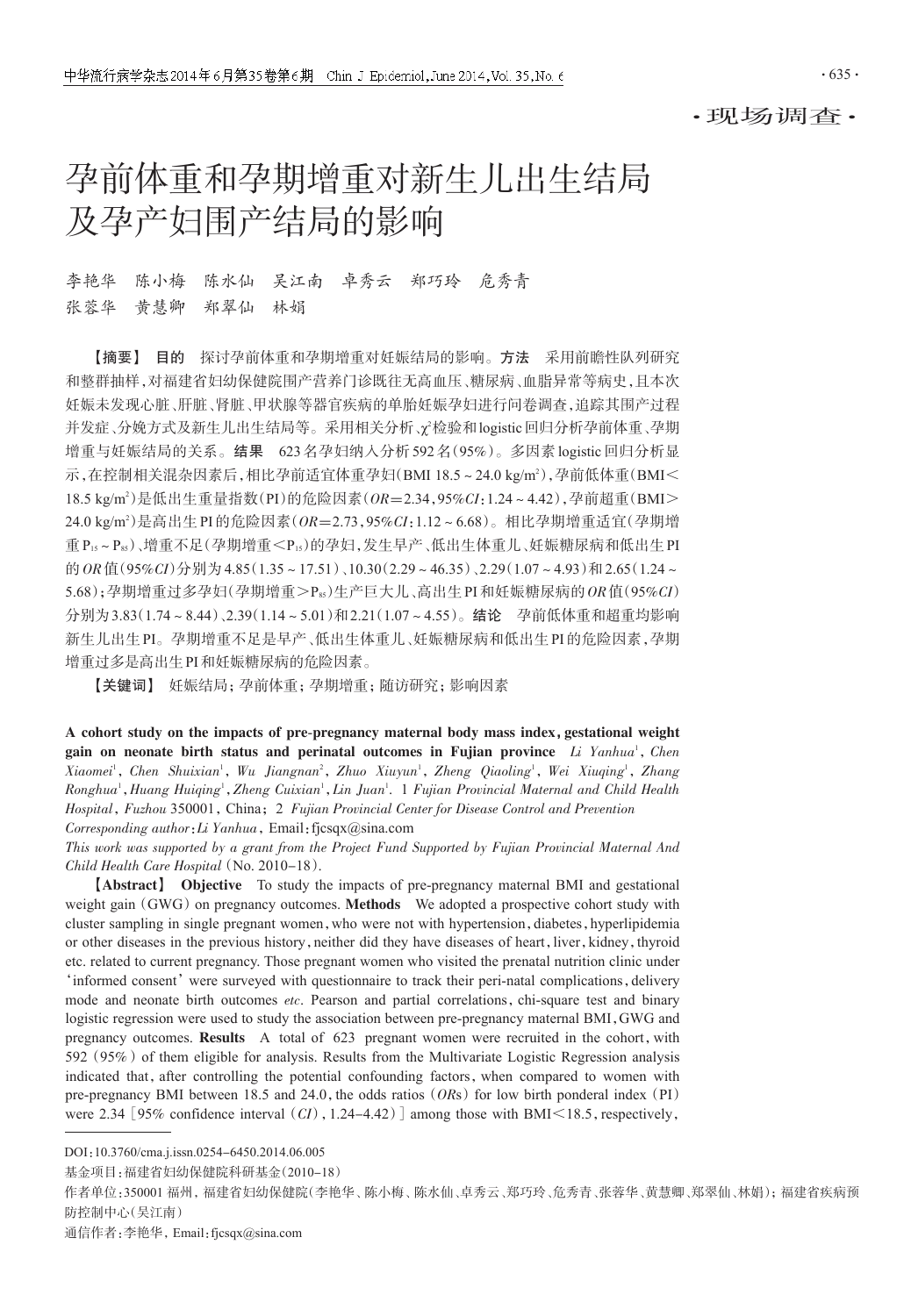while  $2.73(1.12-6.68)$  for high birth PI among those with BMI $>24.0$ . Similarly, when compared to pregnant women with normal GWG (defined as weight gain range from  $P_{15}$  to  $P_{85}$  by stratification of pre-pregnancy BMI), low GWG ( $\langle P_{15} \rangle$  seemed to be the risk factor for preterm birth, low birth weight, gestational diabetes mellitus, with low birth PI  $[ORs$  as 4.85 (1.35-17.51), 10.30  $(2.29-46.35)$ ,  $2.29(1.07-4.93)$  and  $2.65(1.24-5.68)$ , respectively. High GWG ( $>P_{85}$ ) appeared the risk factor for high birth weight, high birth PI, and gestational diabetes mellitus, with  $ORs$  as 3.83  $(1.74-8.44)$ , 2.39  $(1.14-5.01)$  and 2.21  $(1.07-4.55)$ , respectively. **Conclusion** Low or high pre-pregnancy maternal BMI and GWG were associated with adverse pregnancy outcomes.

**[Key words]** Pre-pregnancy maternal body mass index; Gestational weight gain; Pregnancy outcomes; Cohort study; Impact factors

孕期增重与妊娠结局存在关联,且这种关联可 能受到诸如孕妇孕前 BMI、年龄、受教育程度等影 响『1-4』。我国同样有多项相关研究『5-8』,但存在研究结 局单一『「,「未能控制混杂因素等问题』8』。目前国际 上广泛采用美国医学研究院(Institute of Medicine, IOM)2009年修订的孕期体重增长指南<sup>[9]</sup>,但我国目 前仍无此类标准。本研究旨在通过前瞻性随访研 究,分析在控制潜在混杂因素的条件下,不同孕前 BMI等级、不同孕期增重对母亲及新生儿妊娠结局 的影响,以了解孕前BMI、孕期增重与妊娠结局的关 系,为制定不同孕前BMI级别的孕期增重推荐标准 提供参考。

#### 对象与方法

1. 研究对象:选取2010年4月至2011年4月就 诊于福建省妇幼院保健科围产营养门诊并自愿接受 调查,且排除心、肝、肾等器官及内分泌疾病后的单 胎妊娠孕妇。由营养医师对纳入对象进行各项数据 采集。初诊时进行问卷调查,内容包括孕妇基本特 征(年龄、身高、孕前体重、学历、职业、居住地、家庭 总收入等)、月经史和疾病史、生活习惯(吸烟史、饮 酒史、孕期活动)、家族史(高血压、糖尿病及其他代 谢性疾病)、产前情况(胎儿宫内窘迫、胎盘及血管异 常、羊水量异常、脐扭转、妊娠糖尿病、妊娠高血压) 等。随访追踪所有被纳入的研究对象至其妊娠结 束,随访截至2012年3月。通过医院孕产妇保健电 子档案、住院病案等方式获取新生儿和孕产妇各项 结局。对于个别产前转外院分娩的孕妇,通过电话 随访获取各项结局数据。

2. 数据测量及指标计算:按中国肥胖问题工 作组标准将母亲孕前体重划分为低体重(BMI< 18.5 kg/m<sup>2</sup>)、适宜体重(BMI 18.5~24.0 kg/m<sup>2</sup>)和超 重(BMI>24.0 kg/m2 )。孕期增重为产前体重与孕 前体重差值。由于我国目前尚无孕期体重推荐标 准,参照既往研究<sup>[6]</sup>和IOM按孕前BMI分级后推荐 孕期增重[<sup>9</sup>] ,按孕前BMI分级后,将孕期增重分为增 重不足(孕期增重<P15)、增重适宜(P15~P85)和增重 过多(>P85)。本研究孕前低体重、适宜体重和超重 母亲孕期增重的P15分别为11.0、12.2、10.0 kg, P85分 别为 20.5、20.5、21.5 kg。新生儿身长、体重数据均 为产后由接产护士直接测量,由身长及体重计算新 生儿重量指数[ponderal index, PI(kg/m<sup>3</sup>)][10]。

为进一步了解孕期增重与有统计学意义结局的 关系,本研究在孕期增重4分位的基础上(P<sub>25</sub>,P<sub>50</sub>、 P75),取2个统计学意义上的极端值(P5、P95),将孕期 增重分为6组,探讨孕期增重与妊娠结局的线性关 系。logistic回归分析中,应变量分别为分娩方式(剖 宫产=1,顺产=0)、生产胎龄1(早产=1,足月产= 0)、生产胎龄 2(延期产=1,足月产=0)、出生体重 (巨大儿/低出生体重=1,正常体重=0)、胎膜早破 (是=1,否=0)、妊娠糖尿病(是=1,否=0)、产后出 血(是=1,否=0)、胎儿宫内窘迫(是=1,否=0)和 新生儿高胆红素血症(是=1,否=0)。自变量除孕 前体重(BMI<18.5、18.5~24.0、>24.0 kg/m<sup>2</sup>)和孕 期增重 $(< P_{15}, P_{15} \sim P_{85}, > P_{85})$ 外,还包括母亲年龄 (岁)、居住地(市区、县区、农村)、受教育程度(初中 及以下、高中、大专、本科及以上)、职业(公务专业人 员、工人服务人员、家庭主妇、无业)、家庭月收入(< 3 000、3 000~5 999、6 000~9 999、≥10 000元)、吸 烟(是、否)、饮酒(是、否)、家族糖尿病(否、一级亲属 是、其他亲属是)、家族高血压(否、一级亲属是、其他 亲属是)、产前情况(产前是否出现胎窘、胎盘及血管 异常、羊水量异常、脐扭转、妊娠糖尿病、高血压)、家 务活动(次/天)和孕次。

3. 妊娠结局定义:本研究妊娠结局包括分娩方 式(剖宫产、顺产)、分娩时胎龄(早产、足月产、延期 产)、出生体重(低体重、正常体重、巨大儿)、新生儿 PI(低PI、正常PI、高PI)和妊娠并发症(胎膜早破、妊 娠糖尿病、产后出血、胎儿宫内窘迫和新生儿高胆红 素血症)。根据妇产科相关诊断标准,胎龄<37 周 为早产、37~40周为足月产、≥41周为延期产;新生 儿出生体重<2 500 g为低出生体重、2 500~3 999 g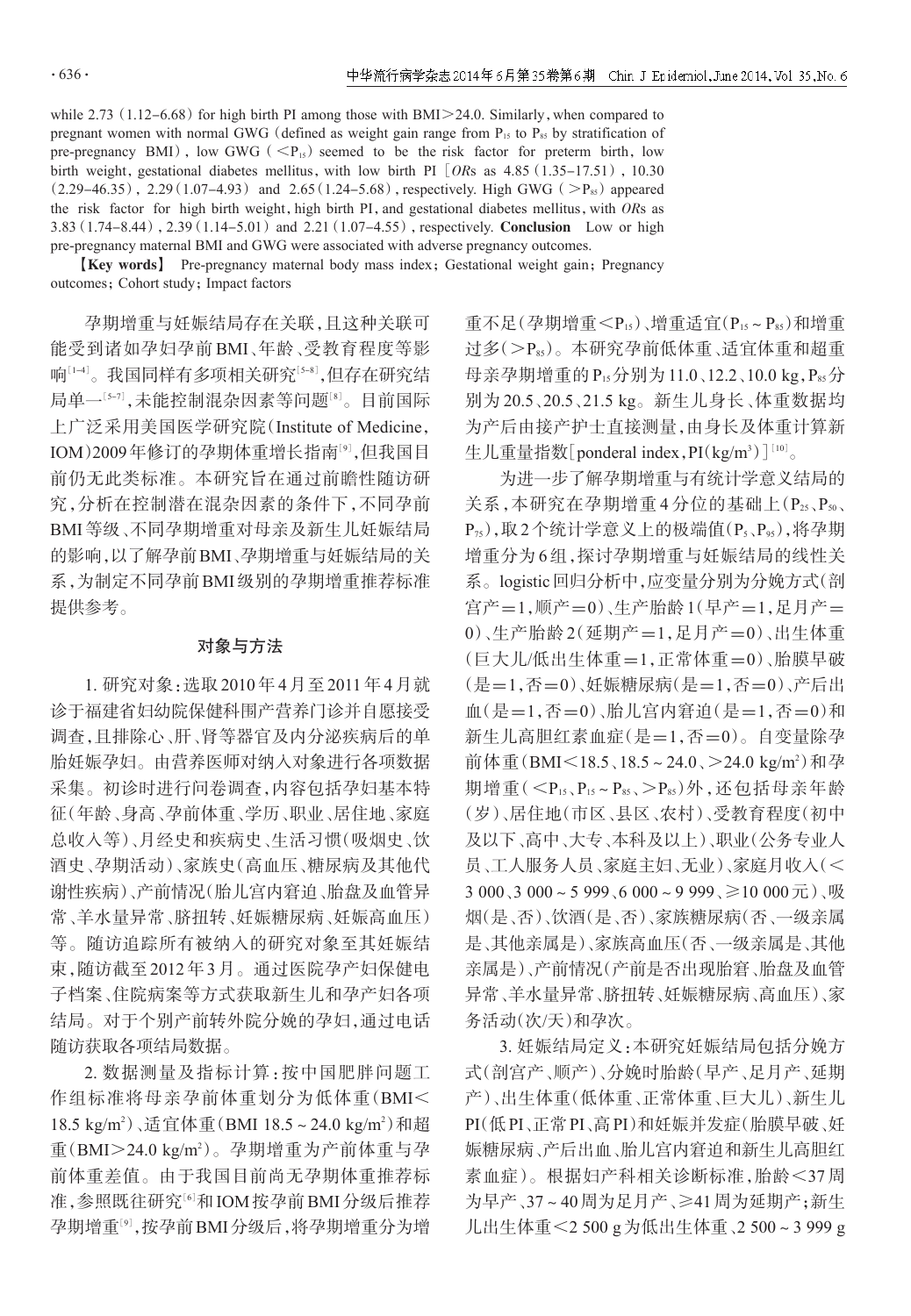为正常出生体重、≥4 000 g为高出生体重。参考既 往研究[11], 新生儿 PI<P10 为低 PI, P10~P90 为正常  $PI, P_{90}$ 为高 $PI_{\circ}$ 

根据妇产科相关诊断标准,分别定义胎膜早 破、胎儿宫内窘迫。按照中华医学会妇产科分会产 科学组糖尿病诊断标准(2011年版),24~28孕周孕 妇75 g OGTT,空腹、1 h、2 h血糖中有1项及以上超 过血糖值上限即诊断为妊娠期糖尿病(空腹、1 h、2 h 血糖正常上限分别为 5.1、10.0 和 8.5 mmol/L)。根 据妇产科诊断标准,产后24 h内出血量≥500 ml定 义为产后出血。根据儿科学相关诊断标准诊断新生 儿高胆红素血症。

4. 统计学分析:采用Pearson简单相关、偏相关分 析研究母亲身高、孕前体重和孕期增重与新生儿出生 身长 、体重和PI的关系。χ<sup>2</sup>检验孕期增重组间各结局 分布差异,二分类logistic回归分析研究孕前体重、孕 期增重与各妊娠结局的关系。所有分析均以SPSS 17.0软件完成,P<0.05为差异有统计学意义。

### 结 果

1. 一般情况:共623名孕妇接受调查,其中因问 卷内容不完整(定义为内容缺失>50%)排除20人, 因妊娠终止排除3人,失访8人,共有592人(95%)纳 入本次分析。研究对象以市区居住人群为主 (75.6%);孕妇年龄 17~44 岁,平均 28(s=4)岁;受 教育程度为本科及以上、大专、高中、初中及以下分 别占32.4%、29.1%、20.7%和17.4%;职业以公务专业 人员和家庭主妇为主,分别占38.6%和27.9%;家庭 月收入3 000~5 999元占36.6%,6 000~9 999元占 25.9%,<3 000 元和≥10 000 元均约占 17%;吸烟、 饮酒比例分别为6.7%和0.5%。

2. 孕期与胎儿生产结局相关性:简单相关分析 表明,孕期母亲孕前体重与婴儿身长、体重均呈正相 关(r值分别为0.182、0.175,P值均<0.01),但与新生 儿 PI 无统计学相关;孕期增重也与婴儿身长、体重 和新生儿 PI 呈正相关(r 值分别为 0.110、0.247 和 0.195,P值均<0.01)。控制孕期增重(孕前体重)和 身高后,孕前体重(孕期增重)与身长相关性下降,与 出生体重、新生儿PI相关性增强(表1)。母亲身高 仅与婴儿身长有统计学相关(简单相关 r=0.165, P<0.001;控制孕前体重后,偏相关 r=0.112,P< 0.01,控制孕期增重后,r=0.104,P<0.05),与婴儿 体重、新生儿PI均无统计学相关(表1)。

3. 不同孕期增重组间各项结局:592 名孕妇中 孕期增重不足 78 人(13.2%),孕期增重适宜 424 人 (71.6%),孕期增重过多90人(15.2%)。按照孕期不 同增重分组后,孕前 BMI 分组、分娩方式、分娩胎 龄、出生体重、妊娠并发症的分布见表 2,其中分娩 胎龄、出生体重、新生儿 PI 和妊娠糖尿病在孕期增 重组间分布的差异有统计学意义(χ<sup>2</sup>值分别为 15.28、34.85、16.26 和 8.08,P 值 分 别 为 0.018、< 0.001、0.012和0.044),其余妊娠结局组间差异无统 计学意义(P值均>0.05)。

4. 孕前体重、孕期增重与妊娠结局的关系:经 logistic回归分析显示,在控制年龄、居住地、教育程 度、职业、家庭收入、吸烟、饮酒、家族糖尿病、高血 压史、家务活动和孕次后,孕前体重、孕期增重对分 娩方式的影响无统计学意义。同样,在控制上述因 素后,孕期增重不足是发生早产、生产低出生体重 儿和低出生PI的危险因素。logistic回归分析显示, 对比孕期增重适宜的孕妇,增重不足者发生早产、 生产低出生体重儿和低出生PI的OR 值(95%CI)分 别为  $4.85(1.35 \times 17.51)$ 、 $10.30(2.29 \times 46.35)$ 和 2.65 (1.24~5.68);孕期增重过多则是生产巨大儿、高出 生 PI 的危险因素,其 OR 值(95% CI)分别为 3.83 (1.74~8.44)和 2.39(1.14~5.01)。孕前体重与早 产、延期产、出生体重的关系无统计学意义,但孕前 低体重孕妇分娩低出生 PI 的风险要显著高于孕前 正常体重孕妇(OR=2.34,95%CI:1.24~4.42)。孕 前超重是新生儿高出生 PI 的危险因素 $(OR=2.73,$  $95\%CI:1.12 \sim 6.68$ )(表3)。

logistic回归分析还显示,在妊娠并发症各项结 局中,相比孕前体重正常孕妇,孕前低体重发生胎膜 早破、产后出血、胎儿宫内窘迫的可能性降低,发生 高胆红素血症的可能性增加;而孕前超重孕妇发生 胎膜早破、胎儿宫内窘迫和高胆红素血症的可能性

|  | 表1 孕妇身高、孕前体重和孕期增重与新生儿出生身长、体重及PI相关关系 |
|--|-------------------------------------|
|--|-------------------------------------|

| 孕<br>妇  | 简单相关系数          |                 |                 |                    | 偏相关             |                  |         |
|---------|-----------------|-----------------|-----------------|--------------------|-----------------|------------------|---------|
|         | 新生儿身长           | 新生儿体重           | 新生儿PI           | 新生儿身长              | 新生儿体重           | 新生儿PI            | 控制因素    |
| 身高(1)   | $0.165^{\circ}$ | 0.077           | $-0.020$        | 0.112(0.104)       | $0.021(-0.015)$ | $-0.045(-0.079)$ | 2(3)    |
| 孕前体重(2) | $0.182^{\circ}$ | $0.175^{\circ}$ | 0.065           | $0.138^{a}$        | $0.176^{\circ}$ | 0.090°           | $1 + 3$ |
| 孕期增重(3) | $0.110^{b}$     | $0.247^{\circ}$ | $0.195^{\circ}$ | 0.109 <sup>b</sup> | $0.257^{\circ}$ | $0.204^{\circ}$  | $1 + 2$ |

注:  ${}^{t}P \leq 0.001$ ;  ${}^{t}P \leq 0.01$ ;  ${}^{t}P \leq 0.05$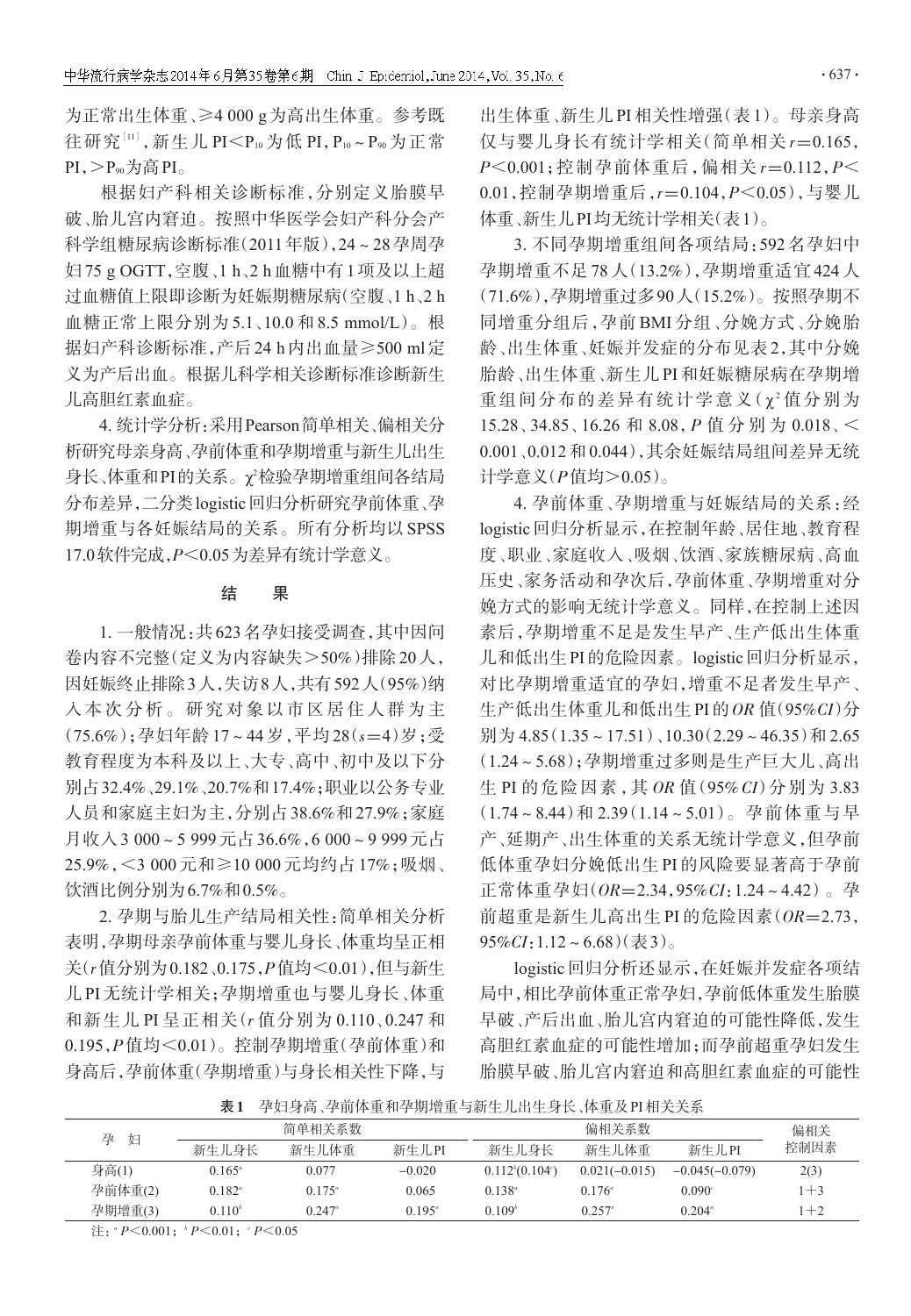|                           | 孕期增重           |           |             |           |                    |          |            |                   |
|---------------------------|----------------|-----------|-------------|-----------|--------------------|----------|------------|-------------------|
| 变量/结局                     | $< P_{15}$     |           | $P_{15-85}$ |           | $\rm{>}P_{\rm 85}$ |          | $\chi^2$ 值 | P值                |
|                           | 人              | 构成比       |             | 人 构成比     | 人                  | 构成比      |            |                   |
|                           | 数              | $(\%)$    | 数           | $(\%)$    | 数                  | $(\%)$   |            |                   |
| 孕前BMI(kg/m <sup>2</sup> ) |                |           |             |           |                    |          | 1.99       | 0.920             |
| < 18.5                    |                | 23 29.49  |             | 116 27.36 |                    | 25 27.78 |            |                   |
| $18.5 \sim 24.0$          |                | 49 62.82  | 270         | 63.68     |                    | 57 63.33 |            |                   |
| >24.0                     | 6              | 7.69      | 38          | 8.96      | 8                  | 8.89     |            |                   |
| 分娩方式                      |                |           |             |           |                    |          | 0.77       | 0.857             |
| 顺产                        |                | 44 56.41  | 223         | 52.84     |                    | 46 51.69 |            |                   |
| 剖宫产                       |                | 34 43.59  | 199         | 47.16     |                    | 43 48.31 |            |                   |
| 分娩胎龄(周)                   |                |           |             |           |                    |          | 15.28      | 0.018             |
| $37 - 40$                 |                | 62 79.49  | 361         | 85.14     |                    | 76 84.44 |            |                   |
| $<$ 37                    | 7              | 8.97      | 12          | 2.83      |                    |          |            |                   |
| $\geq 41$                 | 9              | 11.54     | 51          | 12.03     |                    | 14 15.56 |            |                   |
| 出生体重(g)                   |                |           |             |           |                    |          |            | $34.85 \le 0.001$ |
| $2500 - 3999$             |                | 69 88.46  | 390         | 91.98     |                    | 70 77.78 |            |                   |
| $<$ 2 500                 | 6              | 7.69      | 7           | 1.65      | $\overline{2}$     | 2.22     |            |                   |
| $\geq 4000$               | 3              | 3.85      | 27          | 6.37      |                    | 18 20.00 |            |                   |
| 新生儿PI(kg/m <sup>3</sup> ) |                |           |             |           |                    |          | 16.26      | 0.012             |
| $P_{10} \sim P_{90}$      |                | 348 82.08 | 58          | 74.36     |                    | 70 77.78 |            |                   |
| $\mathsf{<}P_{10}$        | 39             | 9.20      | 14          | 17.95     | $\overline{4}$     | 4.44     |            |                   |
| $> \! P_{90}$             | 37             | 8.73      | 6           | 7.69      |                    | 16 17.78 |            |                   |
| 妊娠并发症                     |                |           |             |           |                    |          |            |                   |
| 胎膜早破                      |                | 14 17.95  | 92          | 21.70     |                    | 23 25.56 | 1.52       | 0.680             |
| 妊娠糖尿病                     | 14             | 17.95     | 40          | 9.43      |                    | 15 16.67 | 8.08       | 0.044             |
| 产后出血                      | $\overline{2}$ | 3.13      | 15          | 3.87      | 5                  | 6.02     | 1.21       | 0.750             |
| 胎儿宫内窘迫                    | 8              | 10.26     | 61          | 14.39     | 10                 | 11.11    | 1.48       | 0.686             |
| 新生儿高胆红素血症                 | 8              | 10.26     | 49          | 11.56     |                    | 14 15.56 | 2.21       | 0.530             |

均降低,但差异均无统计学意义(表 3)。相比孕前 超重,孕前低体重为妊娠糖尿病的保护因素,孕前超 重为妊娠糖尿病危险因素,但差异无统计学意义。 与孕前体重不同,孕期增重不足和增重过多均为妊 娠糖尿病的危险因素,相比孕期增重适宜孕 妇,增重不足和增重过多孕妇发生妊娠糖尿病 的 OR 值 (95% CI) 分别为 2.29 (1.07~4.93) 和  $2.21(1.07-4.55)$ 。

5. 孕期增重与异常胎龄、异常出生体重、 异常 PI 及妊娠糖尿病发生的关系:孕期增重 与部分结局线性关系分析表明,孕期增重与延 期产发生率无明显相关(孕期增重各组延期产 发生率为9.8%~13.6%),但孕期增重极少(< P5)的孕妇其早产发生率远高于其他组(孕期 增重<P3者早产发生率为11.1%,其余组为 0~5.0%)(图1)。与此不同,孕期增重与低出 生体重发生率呈不对称的"U"形,增重极端不 足对低出生体重儿发生的影响较大;而孕期增 重与巨大儿发生率呈反抛物线,增重异常多的 孕妇其巨大儿发生率极高(图2)。孕期增重与 高PI也呈不对称"U"形,而低PI发生率在P<sub>5</sub>~ 达到最高值后,随孕期增重的增加而下降。孕 期增重与妊娠糖尿病的线性关系则受孕前体 重影响,孕前低体重和适宜体重孕妇,除孕期 增重异常多导致妊娠糖尿病发生率稍有升高 外,其余各孕期增重组妊娠糖尿病发生率差别 不大。对于孕前体重超重的孕妇,孕期增重极 少和不足者其妊娠糖尿病发生率明显高于其

他组,而孕期增重过多则糖尿病风险下降(这可能是 样本量太少所致,按4分位对BMI>24.0 kg/m<sup>2</sup>的孕 妇孕期增重与糖尿病关系分析表明,增重不足和增 重过多均可导致妊娠糖尿病风险上升)(图3)。

表 3 各项妊娠结局影响因素的多因素logistic回归分析

|        |           | 妊娠结局 <i>OR</i> 值(95%CI) |                           |                        |                      |                          |                        |  |  |  |
|--------|-----------|-------------------------|---------------------------|------------------------|----------------------|--------------------------|------------------------|--|--|--|
| 量<br>变 |           |                         | 孕前BMI(kg/m <sup>2</sup> ) |                        | 孕期增重                 |                          |                        |  |  |  |
|        |           | $18.5 \sim 24.0$        | < 18.5                    | >24.0                  | $P_{15} \sim P_{85}$ | $\mathsf{<}P_{15}$       | $> P_{85}$             |  |  |  |
|        | 早产        | 1.00                    | $0.66(0.18 \sim 2.43)$    | $0.21(0.01 \sim 3.29)$ | 1.00                 | $4.85(1.35 \sim 17.51)$  |                        |  |  |  |
|        | 延期产       | 1.00                    | $1.04(0.58 \sim 1.87)$    | $0.35(0.10 \sim 1.27)$ | 1.00                 | $0.99(0.43 \sim 2.30)$   | $1.39(0.68 \sim 2.85)$ |  |  |  |
|        | 巨大儿       | 1.00                    | $1.02(0.45 \sim 2.30)$    | $2.40(0.87 - 6.65)$    | 1.00                 | $0.56(0.15 \sim 2.10)$   | $3.83(1.74 \sim 8.44)$ |  |  |  |
|        | 低体重儿      | 1.00                    | $3.54(0.97 \sim 13.09)$   |                        | 1.00                 | $10.30(2.29 \sim 46.35)$ | $0.96(0.12 \sim 7.67)$ |  |  |  |
|        | 低出生PI     | 1.00                    | $2.34(1.24 \sim 4.42)$    | $0.57(0.12 \sim 2.74)$ | 1.00                 | $2.65(1.24 \sim 5.68)$   | $0.53(0.17 \sim 1.65)$ |  |  |  |
|        | 高出生PI     | 1.00                    | $1.25(0.62 \sim 2.53)$    | $2.73(1.12 \sim 6.68)$ | 1.00                 | $0.87(0.31 \sim 2.43)$   | $2.39(1.14 \sim 5.01)$ |  |  |  |
|        | 剖宮产       | 1.00                    | $0.82(0.54 \sim 1.25)$    | $1.41(0.74 \sim 2.68)$ | 1.00                 | $0.82(0.48 \sim 1.41)$   | $1.20(0.71 - 2.02)$    |  |  |  |
|        | 胎膜早破      | 1.00                    | $0.69(0.43 \sim 1.13)$    | $0.98(0.47 \sim 2.06)$ | 1.00                 | $0.83(0.43 \sim 1.61)$   | $1.47(0.82 \sim 2.63)$ |  |  |  |
|        | 妊娠糖尿病     | 1.00                    | $0.58(0.28 \sim 1.23)$    | $1.94(0.85 - 4.42)$    | 1.00                 | $2.29(1.07 - 4.93)$      | $2.21(1.07 - 4.55)$    |  |  |  |
|        | 产后出血      | 1.00                    | $0.61(0.18 \sim 2.07)$    |                        | 1.00                 | $0.83(0.15 \sim 4.59)$   | $1.88(0.53 \sim 6.67)$ |  |  |  |
|        | 胎儿宫内窘迫    | 1.00                    | $1.02(0.59 \sim 1.77)$    | $0.56(0.20 \sim 1.65)$ | 1.00                 | $0.63(0.27 \sim 1.48)$   | $0.62(0.29 \sim 1.31)$ |  |  |  |
|        | 新生儿高胆红素血症 | 1.00                    | $2.06(0.63 \sim 6.73)$    | $0.35(0.02 \sim 5.28)$ | 1.00                 | $2.28(0.48 \sim 10.86)$  | $0.56(0.11 \sim 2.85)$ |  |  |  |

注:控制母亲年龄(岁)、居住地(1=市区,2=县区,3=农村)、受教育程度(1=初中及以下,2=高中,3=大专,4=本科及以上)、职业(1= 公务专业人员,2=工人服务人员,3=家庭主妇,4=无业)、家庭月收入(1=<3 000元,2=3 000~5 999元,3=6 000~9 999元,4=≥10 000 元)、吸烟(1=是,0=否)、饮酒(1=是,0=否)、家族糖尿病(1=否,2=一级亲属是,3=其他亲属是)、家族高血压(1=否,2=一级亲属是,3= 其他亲属是)、产前情况、家务活动(次/天)和孕次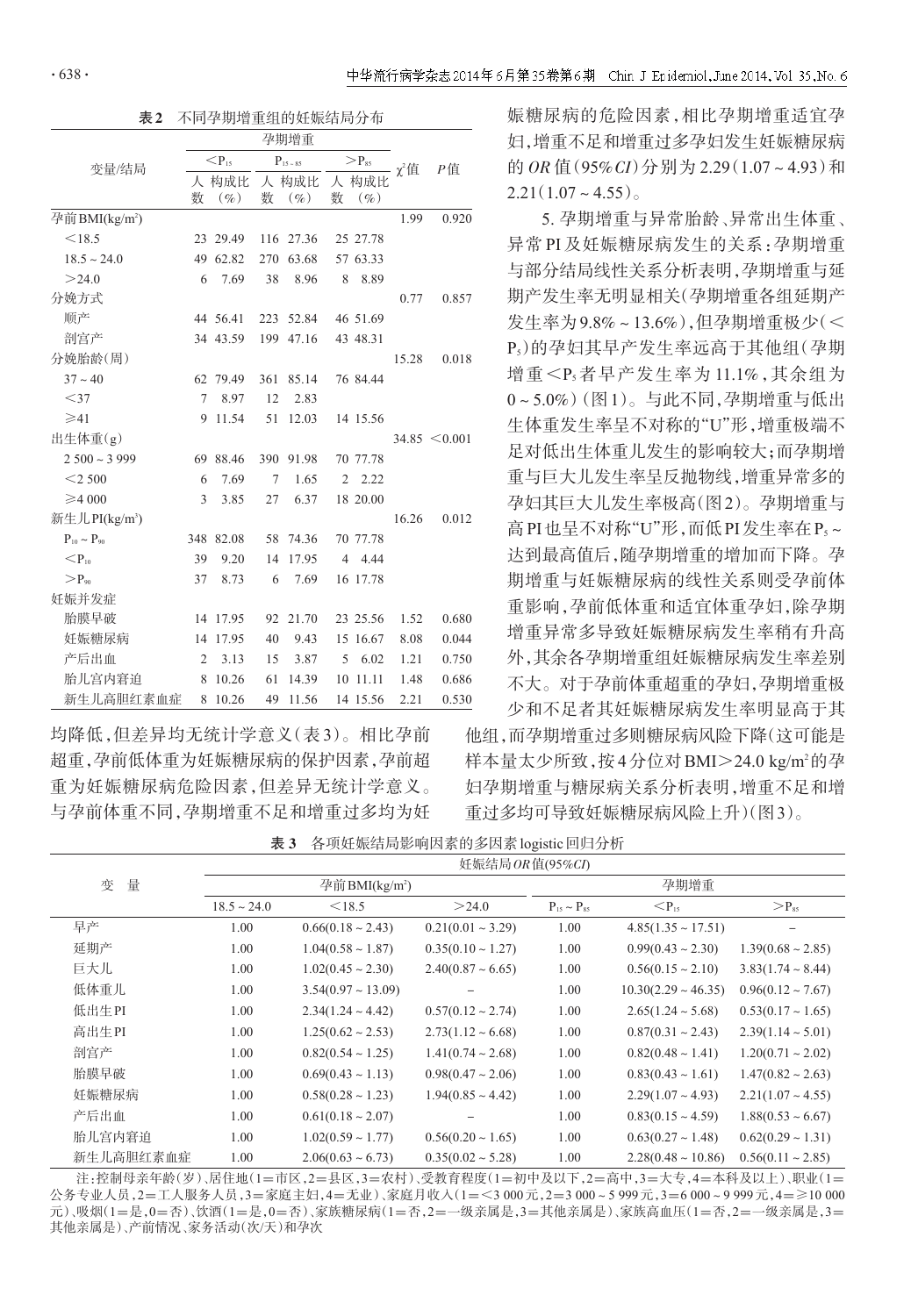



#### 讨 论

本研究发现,孕前体重不足或超重均影响新生 儿出生PI;孕期增重则与妊娠结局(早产、异常出生 体重、出生PI)和妊娠并发症(妊娠糖尿病)有统计学 关联,孕期增重不足是早产、低出生PI、妊娠糖尿病 和低出生体重的危险因素,而孕期增重过多则是巨 大儿和妊娠糖尿病的危险因素。

既往研究表明,母孕前体重不仅直接影响新生 儿出生体重,且与其后代儿童期或青少年期体重也 存在远期关联[<sup>12</sup>] 。PI是新生儿营养评价指标,可更 好、更敏感反映婴儿体格发育状况及预测出生后一 定时期内生长规律,并与婴幼儿期、成人期某些疾病

相关,更多应用于新生儿成长期及成年后的健康研 究中[13,14]。本研究发现,孕前体重与新生儿体重和 PI 呈正相关,按照母亲 BMI 分组后,孕前体重不足 是低出生体重的危险因素。孕前低体重孕妇生产低 出生体重新生儿的危险可能与家族遗传和母亲生活 饮食等习性有关。一般而言,孕前低体重者有明显 的家族低体重基因或与低体重相关的生活饮食特 点,并可能持续存在于孕期中,进而影响新生儿出生 体重''<sup>5]</sup>。本研究虽未能发现孕前超重与巨大儿的统 计学关联,但其关联处于统计学临界值(阴性结果很 可能是本研究样本量太少所致)。

本研究发现孕期增重与一些妊娠结局的关系。 首先,相关分析显示,孕期增重与新生儿的身长、体 重和PI均有统计学意义;其次,多因素logistic回归 分析显示孕期增重不足是生产低出生体重儿的危险 因素,而孕期增重过多则是巨大儿的危险因素。孕 妇孕期体重增长不足必然导致胎儿低出生体重。既 往研究表明孕期增重过多不仅会增加其生产巨大儿 的风险,而且也增加后代肥胖风险,这种影响可能持 续至其后代的成年时期[<sup>16</sup>-19] 。孕前体重和孕期增重 与新生儿出生 PI 的关系也进一步反映了孕前体重 与孕期增重对新生儿出生体重的影响。与既往研究 相同[<sup>9</sup>,20] ,本研究也发现孕期增重不足可导致早产。

本研究还发现,孕期增重过少可导致孕妇妊娠 糖尿病发病风险上升。既往研究表明,孕期增重过 少会使胎儿宫内生长受限,影响11 β-HSD2基因表 达并损害胎盘屏障,导致对糖皮质激素的保护作用 减弱,继而增加产妇糖皮质激素的暴露风险,增加其 心血管和代谢疾病发生风险,进而可能增加妊娠糖 尿病发病风险[<sup>21</sup>] 。当然,限于样本量、人种差异等原 因,孕期增重过少与孕妇妊娠糖尿病的关系还有待 进一步研究。此外,本研究也验证了孕期增重过多 孕妇其妊娠糖尿病发病风险较高,结果与其他文献 报道一致 $^{\left[7\right]}$ 。

本研究存在不足。首先本研究样本量偏小,特 别是在对孕期增重分类后,用于分析孕期增重与一 些妊娠结局的例数更少,以至无法分析孕前体重、孕 期增重与个别妊娠结局的关系;其次研究对象仅为 一家医院就诊的孕妇,可能存在样本代表性偏倚,而 研究中孕妇的孕前身高、体重数据源自其回忆,亦可 能存在偏倚;最后,既往研究表明不同妊娠阶段增重 对妊娠结局影响不同[18],而本研究仅考虑孕期总体 增重情况对妊娠结局的影响,对于指导孕妇在不同 妊娠阶段的增重和进行孕妇体重监测的意义较小。